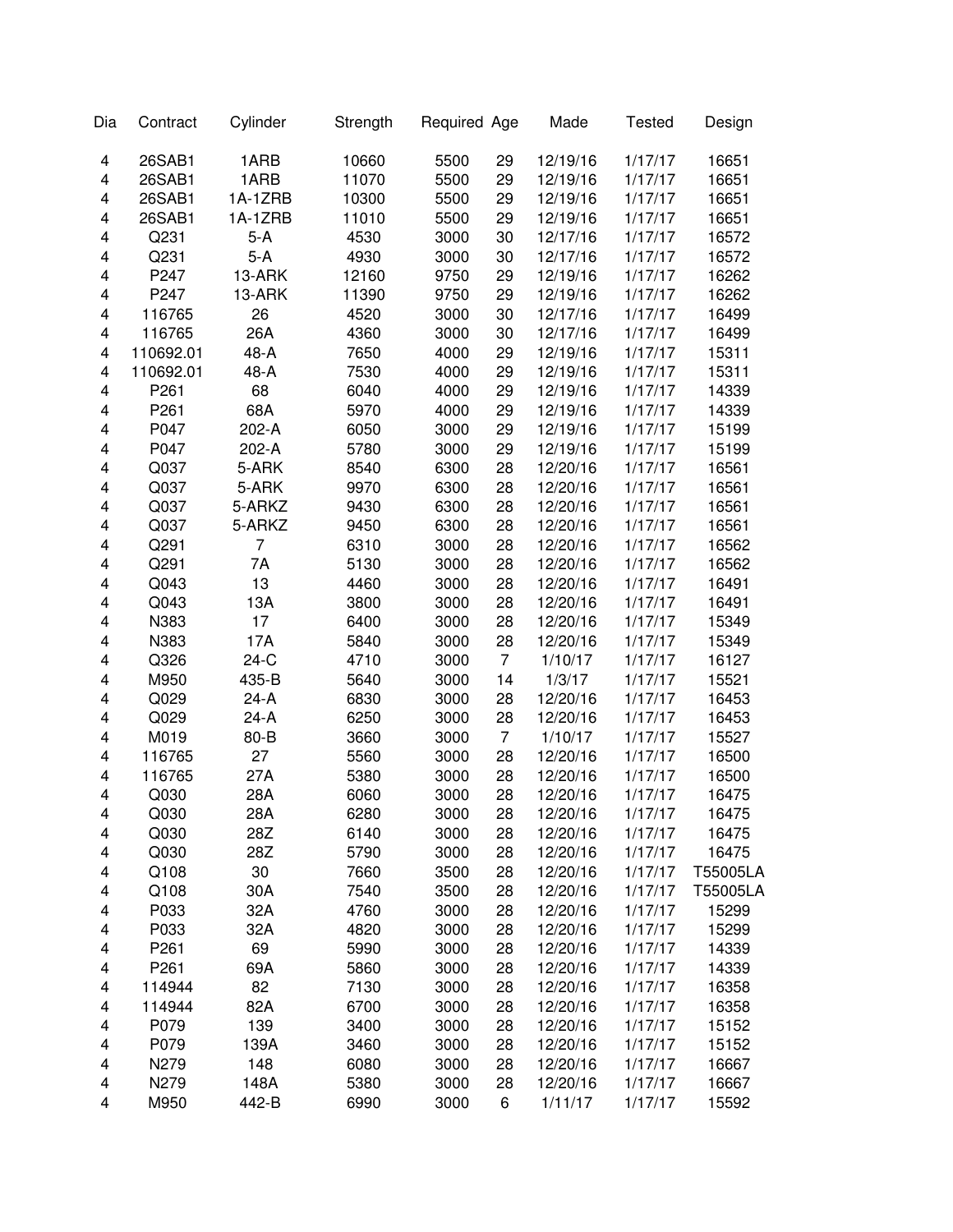| 4                       | M950         | 443-B        | 5520           | 3000         | 5            | 1/12/17  | 1/17/17            | 15592          |
|-------------------------|--------------|--------------|----------------|--------------|--------------|----------|--------------------|----------------|
| 4                       | M950         | 438-C        | 5850           | 3000         | 8            | 1/9/17   | 1/17/17            | 15521          |
| 4                       | M950         | 438-B        | 5820           | 3000         | 8            | 1/9/17   | 1/17/17            | 15521          |
| 4                       | P230         | 344          | 5780           | 4000         | 28           | 12/20/16 | 1/17/17            | 16591          |
| 4                       | P230         | 344A         | 6210           | 4000         | 28           | 12/20/16 | 1/17/17            | 16591          |
| 4                       | Q914         | $23-B$       | 2940           | 3000         | $\mathbf{1}$ | 1/16/17  | 1/17/17            | 16645          |
| 4                       | P230         | 345          | 110            | n/a          | 28           | 12/20/16 | 1/17/17            | 16242          |
| 4                       | P230         | 345A         | 410            | n/a          | 28           | 12/20/16 | 1/17/17            | 16242          |
| 4                       | P929         | 38           | 5400           | 3000         | 28           | 12/20/16 | 1/17/17            | 16546          |
| 4                       | P929         | 38A          | 5470           | 3000         | 28           | 12/20/16 | 1/17/17            | 16546          |
| 4                       | 118145       | $\mathbf{1}$ | 5800           | 3000         | 28           | 12/21/16 | 1/18/17            | 16611          |
| 4                       | 118145       | 1A           | 5880           | 3000         | 28           | 12/21/16 | 1/18/17            | 16611          |
| 4                       | Q116         | $\mathbf{1}$ | 5250           | 3000         | 28           | 12/21/16 | 1/18/17            | 16380          |
| 4                       | Q116         | 1A           | 5740           | 3000         | 28           | 12/21/16 | 1/18/17            | 16380          |
| 4                       | Q291         | 8            | 6380           | 3000         | 28           | 12/21/16 | 1/18/17            | 16562          |
| $\overline{\mathbf{4}}$ | Q291         | 8A           | 5220           | 3000         | 28           | 12/21/16 | 1/18/17            | 16562          |
| 4                       | Q043         | 14           | 5330           | 3000         | 28           | 12/21/16 | 1/18/17            | 16490          |
| 4                       | Q043         | 14A          | 5270           | 3000         | 28           | 12/21/16 | 1/18/17            | 16490          |
| $\overline{\mathbf{4}}$ | P922         | 34           | 4540           | 3000         | 28           | 12/21/16 | 1/18/17            | 16086          |
| 4                       | P922         | 34A          | 4550           | 3000         | 28           | 12/21/16 | 1/18/17            | 16086          |
| 4                       | P287         | $55-A$       | 5530           | 3000         | 28           | 12/21/16 | 1/18/17            | 16155          |
| 4                       | P287         | $55-A$       | 4880           | 3000         | 28           | 12/21/16 | 1/18/17            | 16155          |
| 4                       | 114944       | 83           | 5180           | 3000         | 28           | 12/21/16 | 1/18/17            | 16358          |
| 4                       | 114944       | 83A          | 4810           | 3000         | 28           | 12/21/16 | 1/18/17            | 16358          |
| 4                       | Q015         | 87           | 5540           | 3000         | 28           | 12/21/16 | 1/18/17            |                |
| 4                       | Q015         | 87A          | 5800           | 3000         | 28           | 12/21/16 | 1/18/17            |                |
| 4                       | Q031         | 110          | 6580           | 3000         | 28           | 12/21/16 | 1/18/17            | 16486          |
| 4                       | Q031         | 110A         | 6420           | 3000         | 28           | 12/21/16 | 1/18/17            | 16486          |
| 4                       | P079         | 140          | 5880           | 3000         | 28           | 12/21/16 | 1/18/17            | 15152          |
| 4                       | P079         | 140A         | 5280           | 3000         | 28           | 12/21/16 | 1/18/17            | 15152          |
| 4                       | P247         | 101          | 5440           | 3000         | 28           | 12/21/16 | 1/18/17            | 16130          |
| $\overline{\mathbf{4}}$ | P247         | 101A         | 5220           | 3000         | 28           | 12/21/16 | 1/18/17            | 16130          |
| $\overline{\mathbf{4}}$ | N165         | 244          | 5800           | 3000         | 28           | 12/21/16 | 1/18/17            | 16642          |
| 4                       | N165         | 244A         | 6110           | 3000         | 28           | 12/21/16 | 1/18/17            | 16642          |
| 6                       | N198         | 331          | 7660           | 3000         | 28           | 12/21/16 | 1/18/17            | 15451          |
| 6                       | N198         | 331A         | 6780           | 3000         | 28           | 12/21/16 | 1/18/17            | 15451          |
| 4                       |              | 6-ARK        |                |              | 28           | 12/22/16 |                    |                |
| 4                       | Q037<br>Q037 | 6-ARK        | 10480<br>10368 | 6300<br>6300 | 28           | 12/22/16 | 1/19/17<br>1/19/17 | 16561<br>16561 |
| 4                       | N383         | 18           | 5308           | 3000         | 28           | 12/22/16 | 1/19/17            | 15349          |
| 4                       | N383         | 18A          | 5173           | 3000         | 28           | 12/22/16 | 1/19/17            | 15349          |
|                         | Q030         | $29-A$       | 6837           | 3000         | 28           | 12/22/16 | 1/19/17            | 16475          |
| 4                       | Q030         | $29-A$       | 6637           | 3000         | 28           |          | 1/19/17            | 16475          |
| 4                       | Q108         | 31           | 7444           | 3500         | 28           | 12/22/16 | 1/19/17            | T55005LA       |
| 4                       |              |              |                |              |              | 12/22/16 |                    |                |
| 4                       | Q108         | 31A          | 7287           | 3500         | 28           | 12/22/16 | 1/19/17            | T55005LA       |
| 4                       | P256         | 50           | 5420           | 3000         | 28           | 12/22/16 | 1/19/17            | 15610          |
| 4                       | P256         | 50A          | 4900           | 3000         | 28           | 12/22/16 | 1/19/17            | 15610          |
| 4                       | P261         | 70           | 6040           | 3000         | 28           | 12/22/16 | 1/19/17            | 14339          |
| $\overline{\mathbf{4}}$ | P261         | 70A          | 5820           | 3000         | 28           | 12/22/16 | 1/19/17            | 14339          |
| 4                       | P261         | 71           | 5960           | 3000         | 28           | 12/22/16 | 1/19/17            | 14339          |
| 4                       | P261         | 71A          | 6110           | 3000         | 28           | 12/22/16 | 1/19/17            | 14339          |
| 4                       | Q015         | 88           | 4570           | 3000         | 28           | 12/22/16 | 1/19/17            |                |
| 4                       | Q015         | 88A          | 4940           | 3000         | 28           | 12/22/16 | 1/19/17            |                |